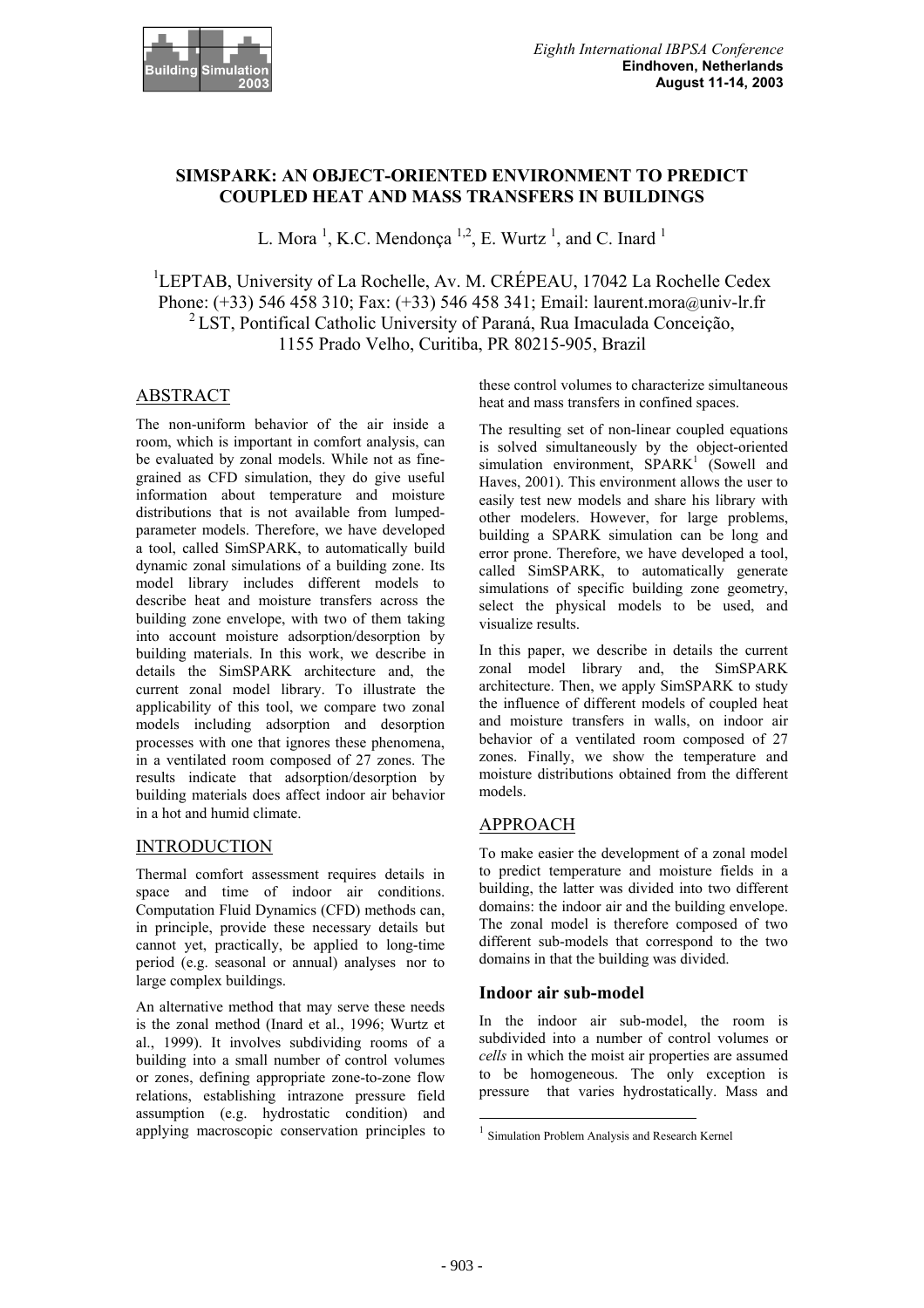thermal energy balances are applied to each cell, with their physical characteristics being coupled by the perfect gas law. The inter-cell airflow due to the pressure difference between two adjacent cells is based on the orifice flow equation (issues related with this formulation are dicussed in Mora et al., 2003), while diffusive water vapor flow is based on the Fick's law. Finally, the inter-cell thermal energy flow is determined by common convection and diffusion relationships between two adjacent cells. All equations concerning this sub-model are detailed in Mendonça et al. (2002).

### **Building envelope sub-model**

The building envelope can be modelised by four envelope sub-models, with different degrees of complexity.

#### **No heat nor moisture transfer**

This is the simplest envelope sub-model. It supposes that there is *no heat nor moisture transfer through the material envelope*. Hence, it just allows to impose constant temperature to the walls. This sub-model will not be employed in this paper.

#### **Only heat transfer**

This second sub-model *neglects moisture adsorption and desorption* by building materials. Consequently, it calculates only the heat that crosses the material envelope, using the wellknown conduction equation.

### **Coupled heat and moisture transfers (moisture transport in vapor phase)**

This sub-model is described by the "Evaporation and Condensation theory" (Kerestecioglu and Gu, 1990), which is *valid in the materials hygroscopic range (pendular state)*. Moisture is supposed to migrate through the porous material in its vapor phase, as shown in the mass balance equation:

$$
\varepsilon \frac{\partial \rho_{\text{wv,s}}}{\partial \tau} + \rho_0 \frac{\partial U_s}{\partial \tau} = \varepsilon D_{\text{wv,s}} \frac{\partial^2 \rho_{\text{wv,s}}}{\partial x^2}
$$
 (1)

with the following boundary conditions:

$$
-\varepsilon D_{\text{wv},s} \frac{\partial \rho_{\text{wv},s}}{\partial x} \bigg|_{x = 0,i} = h_{\text{M},i} \left( \rho_{\text{wv},i} - \rho_{\text{wv},a} \right) \tag{2}
$$

$$
-\varepsilon D_{\text{wv,s}} \frac{\partial \rho_{\text{wv,s}}}{\partial x}\Big|_{x=L,e} = h_{M,e} \left( \rho_{\text{wv,a}} - \rho_{\text{wv,e}} \right) \tag{3}
$$

The other governing equation, Eq. (4), states that the temporal variation of energy is equal to the net

amount of heat received/lost by conduction plus the energy liberated/consumed during the sorption phenomena.

$$
\rho_{\rm eff} C p_{\rm eff} \frac{\partial T_s}{\partial \tau} = \lambda_{\rm eff} \frac{\partial^2 T_s}{\partial x^2} + L v \rho_0 \frac{\partial U_s}{\partial \tau}
$$
(4)

The boundary conditions corresponding to equation (4) are:

$$
-\lambda_{\text{eff}} \left. \frac{\partial T_s}{\partial x} \right|_{x=0,i} = q_{\text{SWL},i} + q_{\text{LWL},i} + h_{\text{T},i} \left( T_i - T_a \right) \tag{5}
$$

$$
-\lambda_{\rm eff} \left. \frac{\partial T_{\rm s}}{\partial x}\right|_{{\rm x=L,e}} = q_{\,\rm SWL,e} + q_{\,\rm LWL,e} + h_{\rm T,e} \left(T_{\rm a} - T_{\rm e}\right) \quad \, (6)
$$

As thermodynamic equilibrium is assumed to hold, the state variables are coupled by the equilibrium sorption isotherm.

In this work, the effective properties  $\rho_{\text{eff}}$ , Cp<sub>eff</sub> and  $\lambda_{\text{eff}}$  are supposed to be constant, while the vapor diffusivity of the material varies as follows:

$$
D_{\rm wv,s} = \left(\frac{D_{\rm wv,ma}}{\tau_0}\right) \frac{P_{\rm ma,s}}{P_{\rm ma,s} - P_{\rm wv,s}}
$$
(7)

with,

$$
D_{\text{w}v,a} = \left(\frac{9.26E - 4}{P_{\text{ma},s}}\right) \frac{T_s^{2.5}}{T_s + 245}
$$
 (8)

### **Coupled heat and moisture transfers (moisture transport in liquid and vapor phases)**

The last envelope sub-model, based on Mendes' works (Mendes, 1997), considers that moisture migrates through the porous material in both liquid and vapor phases. Then, it is not limited to low moisture contents. In other words, it is *valid for porous materials in the pendular and funicular states*.

Liquid phase is supposed to move by capillary flow while vapor phase is supposed to be diffused due to partial pressure gradients. Considering these hypothesis, the governing moisture balance equation is given by:

$$
\frac{\partial \theta_s}{\partial \tau} = \left( D_T \frac{\partial^2 T_s}{\partial x^2} + D_\theta \frac{\partial^2 \theta_s}{\partial x^2} \right)
$$
(9)

The boundary conditions for this equation are given by:

$$
-\rho_1 \left( D_{\rm T} \frac{\partial T_{\rm s}}{\partial x} + D_{\theta} \frac{\partial \theta_{\rm s}}{\partial x} \right) \Big|_{x=0,i} = h_{\rm M,i} \left( \rho_{\rm wv,i} - \rho_{\rm wv,a} \right) (10)
$$

$$
-\rho_1 \left( D_{\rm T} \frac{\partial T_{\rm s}}{\partial x} + D_{\theta} \frac{\partial \theta_{\rm s}}{\partial x} \right) \Big|_{{\rm x=L,e}} = h_{\rm M,e} \left( \rho_{\rm wv,a} - \rho_{\rm wv,e} \right) (11)
$$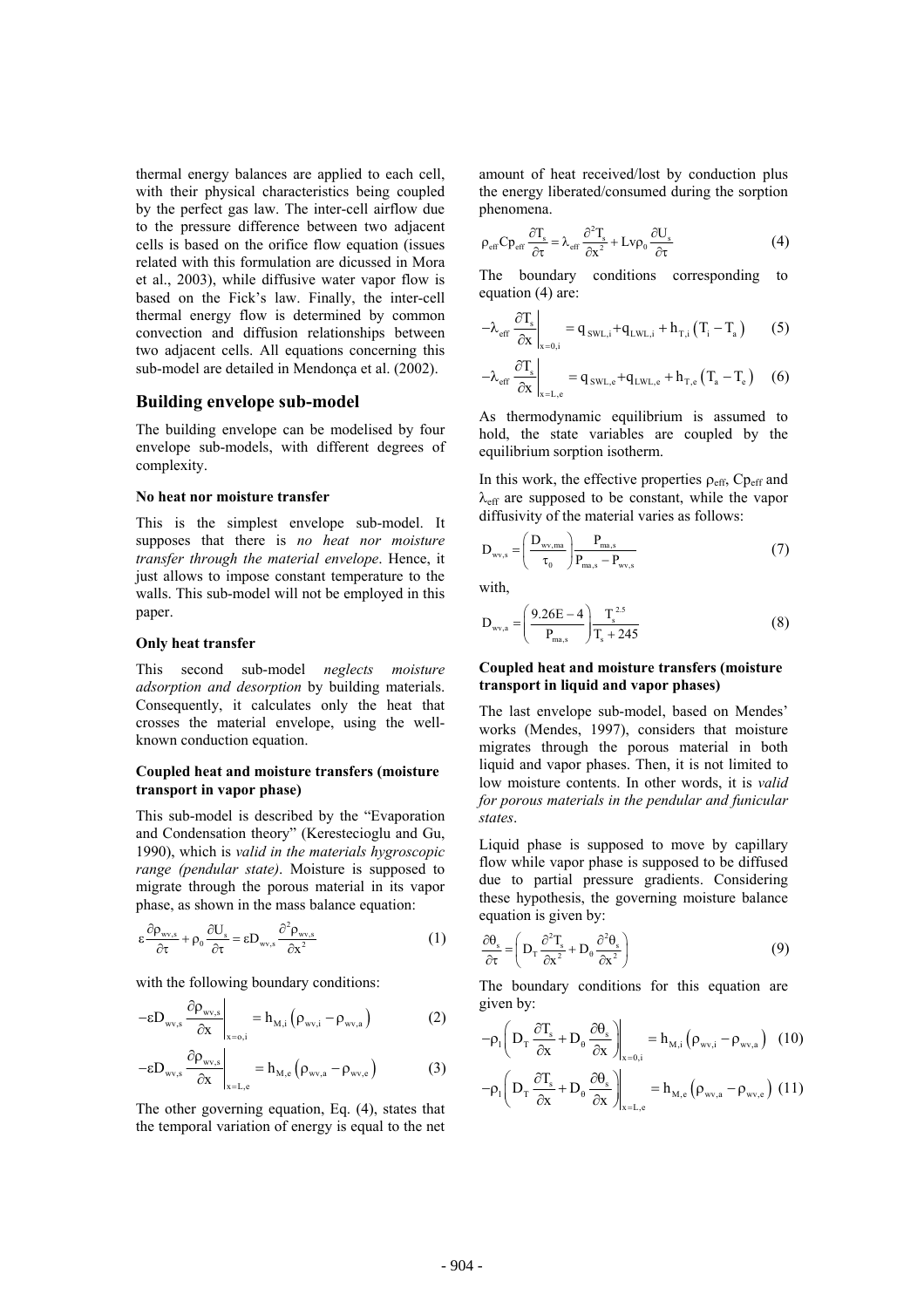The governing energy balance equation, states that the temporal variation of energy is due to the net amount of heat received/lost by conduction and the phase change within pores.

$$
\rho_0C p_{\text{eff}}\, \frac{\partial T_{\text{s}}}{\partial \tau} = \lambda_{\text{eff}}\, \frac{\partial^2 T_{\text{s}}}{\partial x^2} + L v \rho_1 \Bigg( D_{T,\text{uv}}\, \frac{\partial^2 T_{\text{s}}}{\partial x^2} + D_{\theta,\text{uv}}\, \frac{\partial^2 \theta_{\text{s}}}{\partial x^2} \Bigg) \nonumber \\ (12)
$$

with the following bondary conditions:

$$
-\lambda_{\text{eff}} \frac{\partial T_s}{\partial x} - Lv\rho_i \left( D_{T,\text{uv}} \frac{\partial T_s}{\partial x} + D_{\theta,\text{uv}} \frac{\partial \theta_s}{\partial x} \right) \Big|_{x=0,i} =
$$
\n
$$
q_{\text{SWL},i} + q_{\text{LWL},i} + h_{T,i} (T_i - T_a) + Lv \left[ h_{M,i} \left( \rho_{\text{wv},i} - \rho_{\text{wv},a} \right) \right]
$$
\n(13)\n
$$
-\lambda_{\text{eff}} \frac{\partial T}{\partial x} - Lv\rho_i \left( D_{T,\text{wv}} \frac{\partial T}{\partial x} + D_{\theta,\text{wv}} \frac{\partial \theta}{\partial x} \right) \Big|_{x=L,e} =
$$
\n
$$
\dot{q}_{\text{SWL},e} + \dot{q}_{\text{LWL},e} + h_{T,e} (T_a - T_e) + Lv \left[ h_{M,e} \left( \rho_{\text{wv},a} - \rho_{\text{wv},e} \right) \right]
$$
\n(14)

The equilibrium sorption isotherm closes the system of equations.

Similar to the third sub-model, the effective properties ( $Cp_e$  and  $\lambda_e$ ) are considered to be constant, as well as, all transport coefficients  $(D_T)$ ,  $D_{\theta}$   $D_{\text{Tv}}$  and  $D_{\theta v}$ ).

We note that the three envelope sub-models expressed as partial differential equations were discretized using a finite difference method.

We also note that, the short  $(q_{SWL})$  and long wave radiation  $(q_{LWL})$  exchanged among inside building surfaces are calculated using the "fictive enclosure method" (Walton, 1980). In general, this method considers that each surface of the room envelope (in our case, each zone face adjacent to the building envelope) exchanges radiation only with a second surface that is the equivalent of all other surfaces of the envelope.

All these sub-models (indoor air  $+$  envelope) have been implemented in the simulation environment SPARK described in the next section

# SIMSPARK: A SPARK PROBLEM DRIVER

SimSPARK is an intuitive interface to automatically build a dynamic zonal simulation of a building zone including convective and radiant exchanges at surfaces, coupled heat and moisture transfers through the envelope and moisture adsorption/desorption by envelope materials.

This tool has been built as a preprocessor of the simulation environment SPARK

# **The object-oriented simulation environment: SPARK**

SPARK is a general simulation environment that supports the definition of simulation models and solution of these models via a robust and efficient differential/algebraic equation solver (Sowell and Haves, 2001). In SPARK, the modeler describes the set of equations defining a model as equationbased objects. At the lowest level, an atomic object characterizes one equation and its variables. Then, macroscopic objects can be created as an assembly of various atomic or macroscopic objects. The entire model is built by connecting the different necessary objects. If one class of objects needs to be reused, it can be instantiated as many times as required, without any additional effort.

At this stage, it is necessary to observe that the model is input/output free. The particular problem to be solved is then described by imposing the adequate input data (boundary and initial conditions) and by specifying the variables to be solved. So in this environment it is not necessary to order the equations or to express them as assignments statements (algorithms) in opposition to conventional modular environments such as Matlab/Simulink (Mendes et al., 2001) or TRNSYS (Hiller et al., 2001).

SPARK uses a mathematical graph of the model to decompose it as strong components to be solved independently. Within each component, SPARK finds the appropriate function call sequence to get the solution. If no direct sequence is possible, as evidence by a cyclic problem graph, a small "cut set" is determined so as to minimize the number of variables involved in the Newton-like iterative numerical solution process. As a result, this decreases the size of the Jacobian matrix involved in the Newton iteration within the component. Consequently, the way SPARK handles the solution of coupled nonlinear equations makes it a fast solver for building energy simulation problems.

Since the "cut sets" of variables have been identified, the problem specification file is converted into a C++ program which is then compiled, linked and executed to solve the problem for given boundary and initial conditions.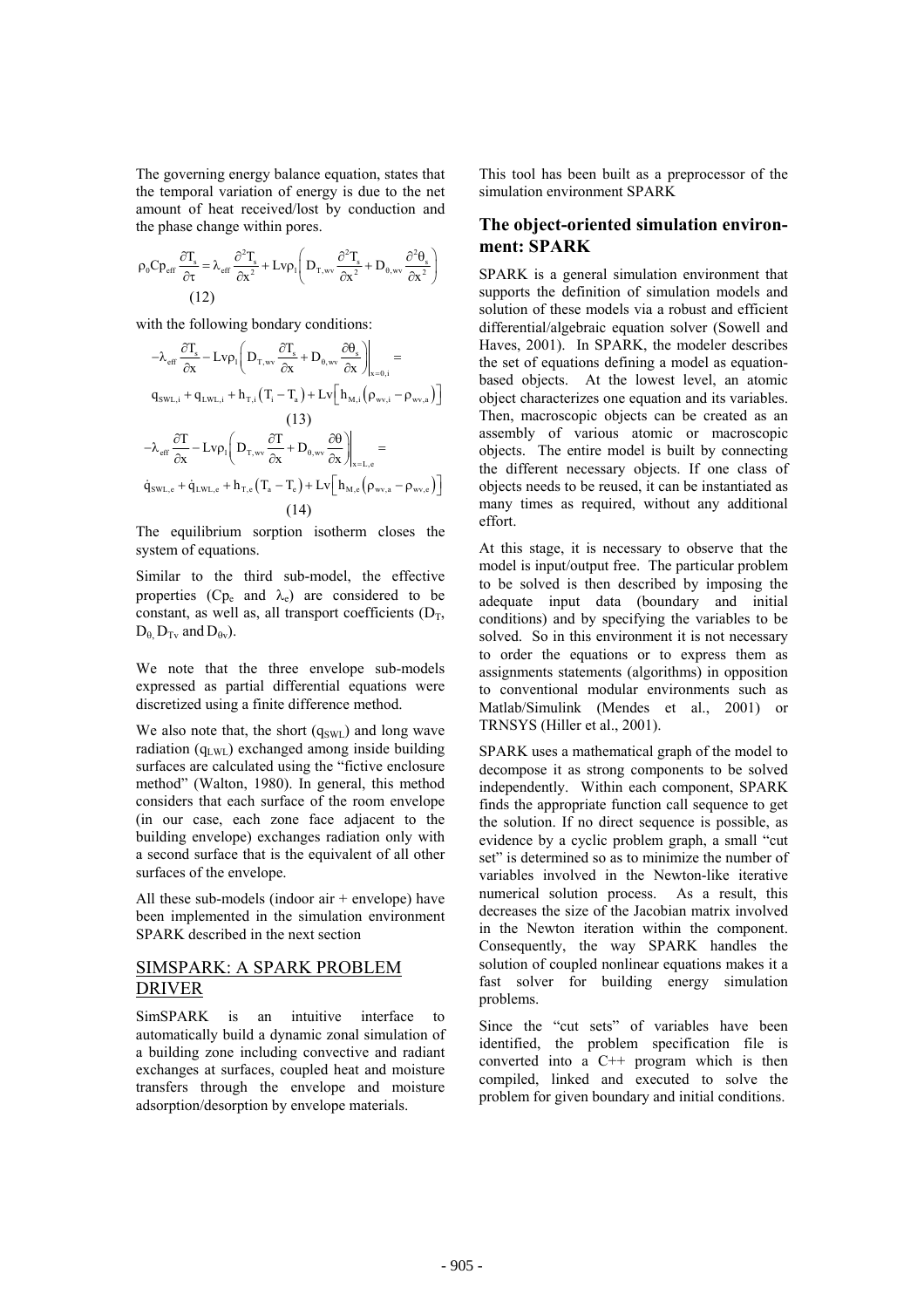We use SPARK to implement the solution of zonal models using the models presented in the previous section. The corresponding set of equations consists of a class library that has been organized using hierarchical relations between the different classes. In the next two subsections we'll describe the organization of this library, and then the procedure to build a specific problem from this library by using SPARK.

### **Our zonal model class library**

In the first section, we presented the different equations involved in the zonal modeling approach to predict temperature and moisture fields in a building zone. As said earlier, the model to be simulated within SPARK is built by assembling various atomic and macroscopic objects, each one describing a part of the overall set of equations.

Figure 1 presents the directory tree of the class library that implements the different models presented in the previous section. The HVAC components won't be presented since they are not used in these paper simulations. The interest of this hierarchical ordering is to make easier the maintenance of a large number of classes and to enable the storage of elementary model classes at a unique place. This feature is important for model selection. Before going deeper in the description of SimSPARK, we introduce, through a simple example, the way we build a simulation of a building zone using the zonal approach.



*Figure 1 Class library diagram* 

## **How we build a zonal model in SPARK**

We chose a simple two-dimensional problem to illustrate the construction of a dynamic building zone simulation using SPARK. The problem geometry is described in figure 2. It consists of a 2-dimensional room with two openings, partitioned in four cells.

The simulation construction consists of declaring the model classes to be used and constructing the links between their data structures. Figure 3 presents a two-dimensional view of the different classes and the connections required for the specification of this problem geometry. The four cells are separated by four objects called interfaces and connected to the external environment through wall and opening elements. As we can see, two connection levels are necessary. The first one provide connections between adjacent cell and wall elements for convective and conductive modeling, while the second level connects the different wall surfaces for the modeling of radiant exchanges within the building zone (the radiant heat transfer model is represented in dotted line in figure 3).



*Figure 3 A 2D view of the object assembly* 

In the case of small openings, the aperture model is aggregated to a conventional wall element since the opening covers only partly the geometrical section of the element, then they compose a new kind of classes that inherits all standard wall elements characteristics. Figure 4 presents this new kind of classes compared with the standard wall element class. The standard wall element is composed of two faces bounding the multilayer core element. The inner face class implements the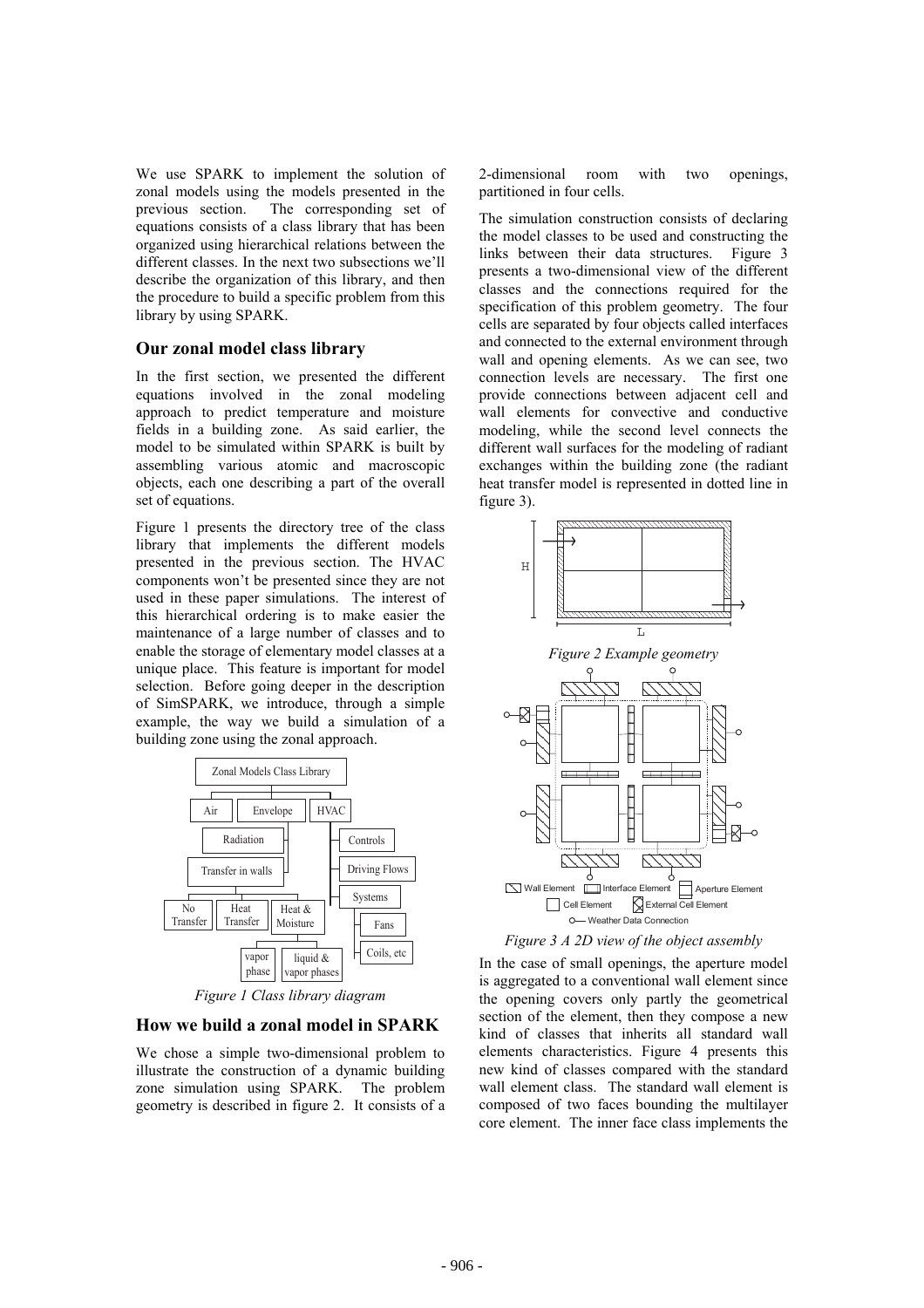heat mass convection model. The outer one embeds the same model, augmented by the external radiant heat transfer model.



*Figure 5 interface/cells example links* 

The connections between the different objects are made via fixed data interfaces that can be seen as vector data structures. A cell is characterized by the state variables of air such as pressure, temperature, air and moisture densities, etc. The *interface* class computes flow data such as mass flow rates, heat flux based on the data of the two cells it separates. Finally, a wall element determines the same flow variables based on some external conditions, and the values of its adjacent cell.

Figure 5 presents the fixed data interfaces as well as their connections in the case of two *cells* separated by a vertical *interface*. This mechanism is then generalized to the whole simulation domain so as to provide the connections between the different objects used including wall elements.

Since all object data structures are connected and the input/unknown variables specified, the problem description is set up. Then SPARK analyses the problem to identify the function call sequence to get the solution, compiles the atomic class functions, and implements a  $C++$  file to be linked with the solver and class libraries to build the executable aimed at computing the solution.

However, as the number of objects used to describe the problem increases dramatically with the domain mesh density, the problem description process can be error prone. So we developed a problem generator to automate this process. The next subsection describes this SPARK problem driver.

# **SimSPARK**

SimSPARK, as mentioned earlier is a SPARK simulation driver. It is able to generate the zonal room model with some selected specific models (e.g. coupled heat and mass transfers through wall materials), to pre-process weather data files and to post-process the results. These different features are discussed in this subsection.

## **Problem generation automation**

The problem generation consists of automating the generation of the SPARK problem specification file based on its conceptual description. The latter specifies the grid density on each direction, the grid dimensions, the types of building elements used and their location in the simulation domain (e.g. apertures, ventilation inlets/outlets, glazing etc.). All these data are stored in a structured data tree based on the  $XML^2$  language. This language is powerful since many tools are developed around it. Our main interest here is to make the conceptual description easy to share between different computer codes with low implementation efforts. And in our opinion this can bring many advantages in long term developments, such as exchanging data through the web.

# **Model selection**

As shown in the previous subsection, all major elements of the simulation domain (*cells*, *interfaces*, and *wall* classes) have the same fixed data interface whatever is the model implemented in the class. That way, we are able to interchange models without changing the problem description file. So the model selection is only made by giving to SimSPARK the corresponding set of directories of classes. Then this information is stored in the conceptual description of the problem.

This model selection mechanism has proven to be very powerful for new model development and validation. To do so, one can develop his new particular model satisfying the data interface standard, integrate it to the library, and then select it to build the coupled simulation.

1

<sup>&</sup>lt;sup>2</sup> eXtensible Markup Language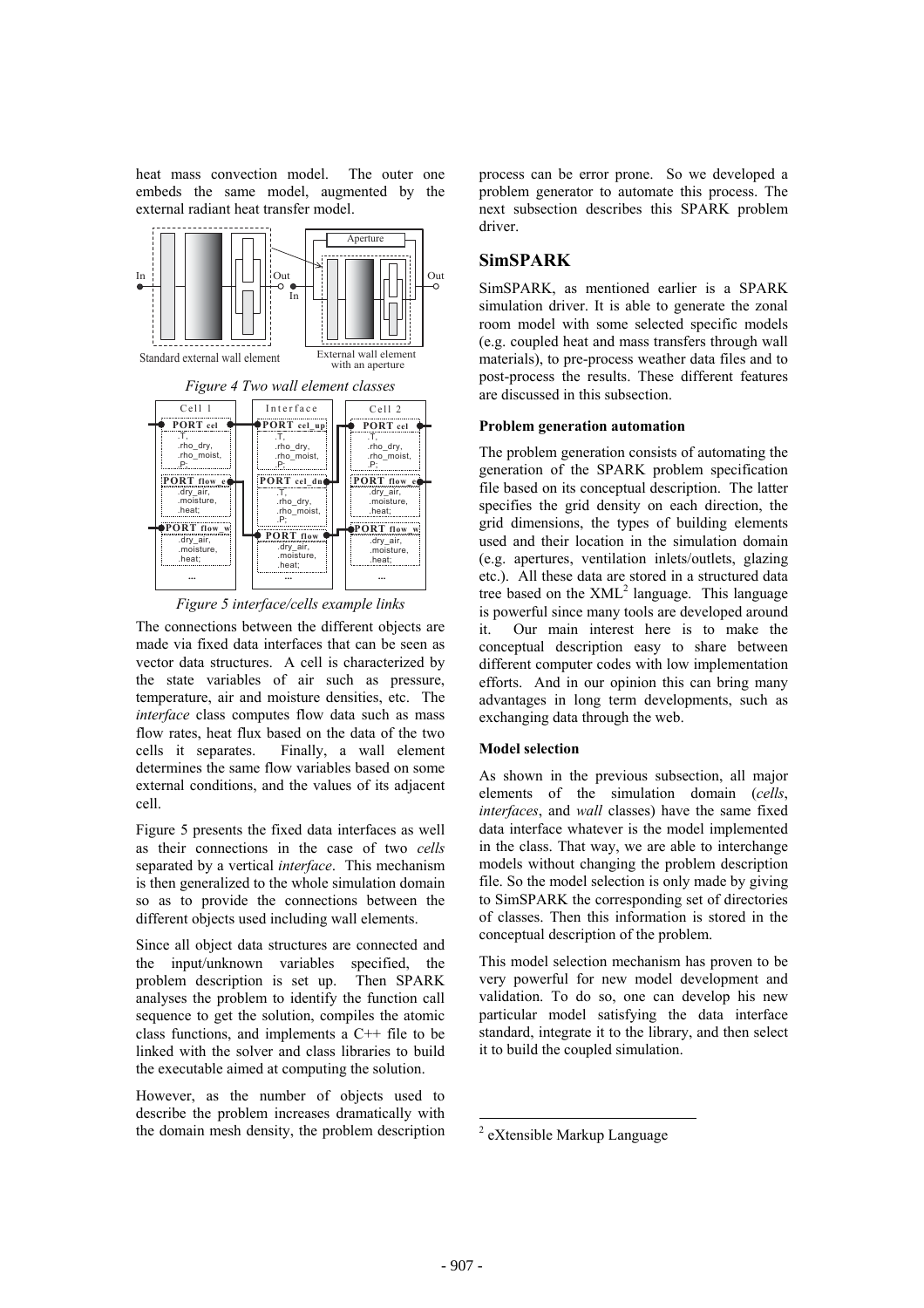#### **Input data generation**

In the previous simple simulation example, a 2x1x2 mesh using the envelope model with heat transfer only, the number of unknowns is 808 while the number of input data is 285. So it can be complex to manage so many input data when the domain grid is denser. To overcome this problem, we developed an input data preprocessor, so that all input variables can be set in a flexible way. All dynamic values related with the external environment are computed from a weather data file.

### **Run and solver controls**

The different run parameters as well as the solver settings are prescribed for each simulation. We also developed a mechanism to generate data used by SPARK to initialize dynamic variables as well as their derivatives.

### **Front-end for pre- and post-processing**

Figure 6 presents the SimSPARK's graphical user interface (GUI) aimed at giving some hight level functions to quickly setup the main parameters of the simulation (the room partitionning, the models and corresponding library directories used for the envelope modeling, the names of the classes used from these directories) and then build and run the simulation. The GUI for post-processing is also linked to the last tab. SimSPARK is highly configurable, so that new elementary models can immediately be tested and coupled to the overall zonal model library.

| Partitionnement     | Modèles                                        | Matériaux parois Simulation                    |
|---------------------|------------------------------------------------|------------------------------------------------|
| <b>ZonalClass</b>   |                                                | C:\vspark101\ZonalClassKC                      |
| Air                 |                                                | <b>VAir</b>                                    |
| Choix des modèles : |                                                |                                                |
|                     | C Pas de transfert                             | \Envelope\TransferIn\Walls\NoTransfer          |
|                     | <b><i>C</i></b> Transfert à travers les parois |                                                |
|                     | Transfert de chaleur                           | \Envelope\TransferInWalls\HeatTransfer         |
|                     | C: Transfert de chaleur et d'humidité          |                                                |
|                     | C EMPD                                         | ppe\TransferInWalls\HeatMoistureTransfer\EMPD  |
|                     | C EvapCond                                     | TransferInWalls\HeatMoistureTransfer\EvapCond  |
|                     | $\bigcap$ Hmidus                               | pe\TransferInWalls\HeatMoistureTransfer\Umidus |
| ⊽                   | Rayonnement                                    | \Envelope\Radiation                            |

*Figure 6 SimSpark GUI* 

### APPLICATION

With the double objective of showing the applicability of SimSPARK and studying the influence of hypothesis of different envelope models on indoor air behavior, we employed SimSPARK to simulate a single room using three different zonal models.

These models, called Model 1, Model 2 and Model 3, are composed of the indoor air submodel and an envelope sub-model as shown in table 1.

| Table 1. Models description |                                         |  |  |
|-----------------------------|-----------------------------------------|--|--|
|                             | Envelope                                |  |  |
| Model 1                     | Only heat transfer                      |  |  |
| Model 2                     | Coupled heat and moisture transfers     |  |  |
|                             | (moisture transport in vapor phase)     |  |  |
| Model 3                     | Coupled heat and moisture transfers     |  |  |
|                             | (moisture transport in liquid and vapor |  |  |
|                             | phases)                                 |  |  |

### **Studied case**

In this studied case, we tried to represent, in an idealized and simple way, an office in which one of its façades is surrounded by a hot and humid environment while the others are in contact with conditioned spaces.

The figure 7 shows a sketch of this office with the dimensions of the 27 zones in that it was divided and, the outdoor environment conditions. As we can see, the room is ventilated by an opening at the top of the West side and another at the bottom of the opposite side.

Initially, indoor, outdoor environment and conditioned spaces are in equilibrium at  $t = 24^{\circ}$ C and  $\varphi = 50\%$  ( $\rho_{\text{wv}} = 0.011$  kg/m<sup>3</sup>), as well as the room envelope. All conditioned spaces are maintained at  $t= 24^{\circ}$ C and  $\varphi = 50\%$  during the 44 hours of simulation. In the other hand, the outdoor environment follows the temperature and relative humidity distributions given in figure 7.

Air enters the room at 1 ACH by the West opening at outdoor air conditions. However, the ventilation is cut at time  $\tau$ = 12h.





To give emphasis to sorption processes, the room envelope (thickness  $= 10$  cm) is constituted of a high hygroscopic material (Mortar) with the drybasis properties given in table 2.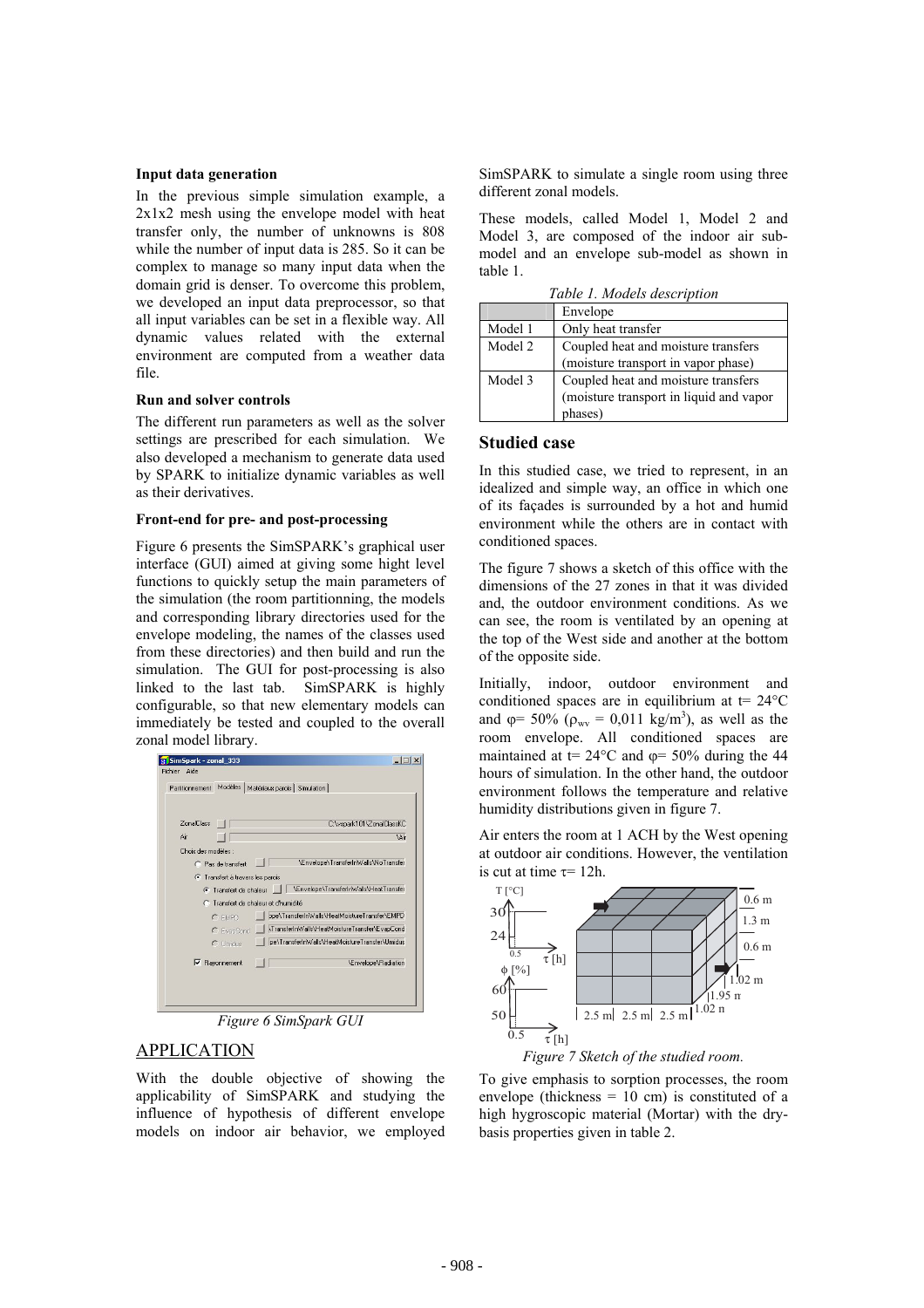Additionally, in this case we don't take into account external and internal radiation exchanges. The convective heat and mass transfer coefficients are respectively 5.0 W/m²K and 0.005 m/s, for both external and internal surfaces.

|                        |          | Table 2. Dry-basis material properties for Mortar |  |
|------------------------|----------|---------------------------------------------------|--|
| Property $\Box$ $Cp_0$ | $\rho_0$ | $\Lambda$                                         |  |

Value 932 2050 1.92 18

 $W/mK$  %

### **Results**

Unity J/kgK Kg/m

Figures 8, 9 and 10 show respectively the calculated temperature, water vapor density and relative humidity distribution vs. time in the zone at the center of the room, for the models with or without moisture adsorption/desorption effects.

The temperature distribution obtained from models taking into account adsorption/desorption by the room envelope, are identical and higher than that provided by the other model. This difference is due to the higher temperature of the room envelope in models 2 and 3, as a result of the energy liberated during the adsorption process.

In the other hand, the model that neglects sorptive phenomena provided much higher water vapor density and relative humidity distributions than the other two models. In this case, the net amount of moisture that gets the room by the openings is accumulated in the room air, while in the other models an important amount of this moisture is adsorbed by the porous material of the envelope.

In the period where the room is not ventilated, we observe a slight difference between the profiles of water vapor density and relative humidity predicted by models 2 and 3. Because model 2 doesn't consider the liquid transport of moisture across the envelope, it provides higher moisture concentrations in the solid surface than model 3. Consequently, in model 2, an inferior amount of moisture can migrate from air to solid, and it predicts higher levels of water vapor density and relative humidity inside the room than model 3.

The results indicate that moisture adsorption/desorption by building material does affect the moisture field in confined spaces. They also indicate that, in this case with indoor low/middle moisture levels, the model valid in the material hygroscopic range gives similar indoor air behavior than the more complete model (not limited to the material hygroscopic range).



### **CONCLUSIONS**

A tool to automatically build dynamic zonal simulation of a building zone, including a model library with different models to predict coupled heat and moisture transfers across the material envelope, has been proposed. This tool is especially well adapted to test different models due to its modular structure. We made use of this particular ability to compare two zonal models